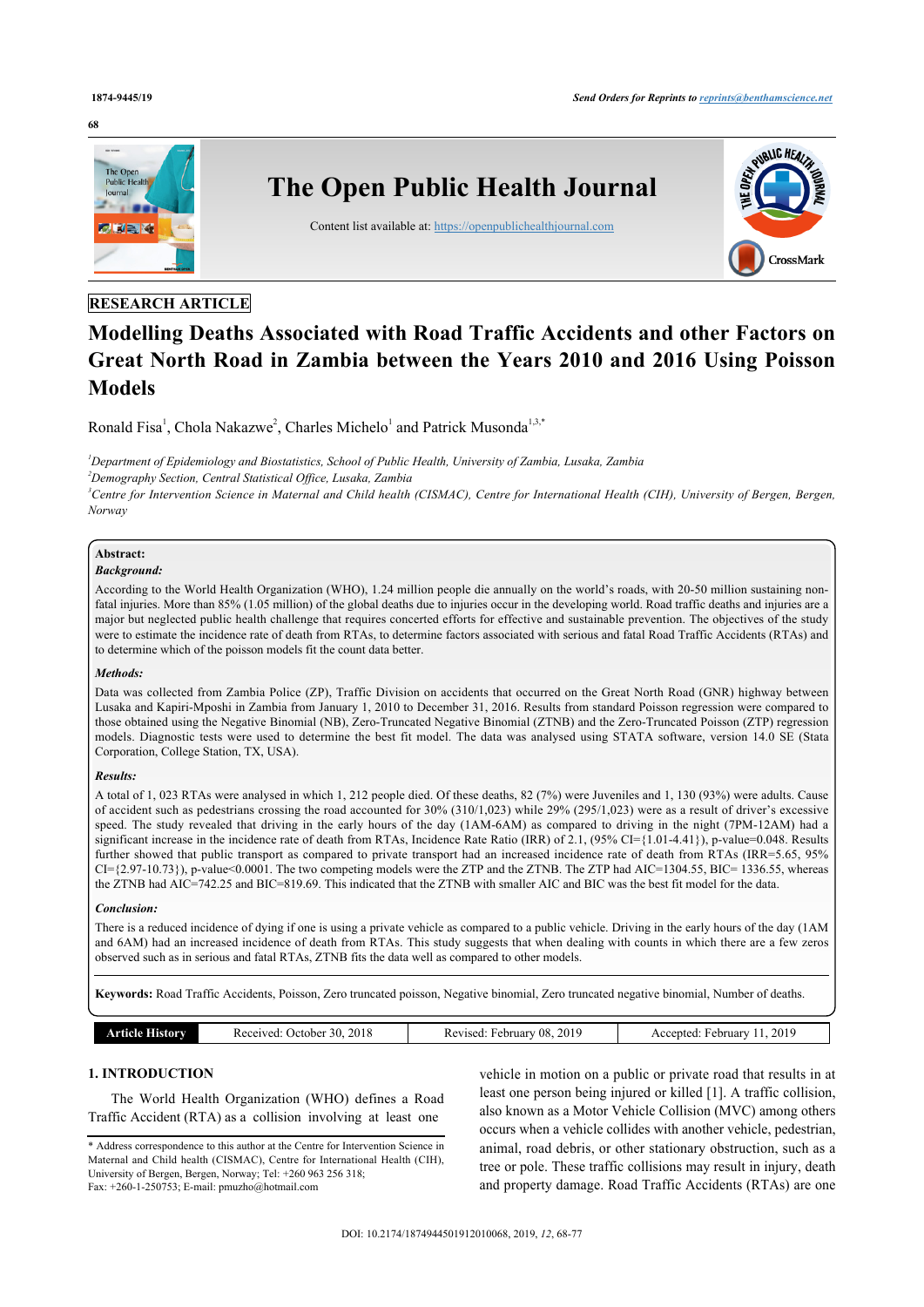of the major causes of deaths, injuries and disabilities globally. According to WHO, the epidemic of road traffic injuries is increasing in most regions of the world [[2\]](#page-8-1). In fact, it has a great impact on the Disability-adjusted Life Years (DALYs). As a result, it is now a public health problem, particularly in developing countries. A DALY is a measure of overall disease burden, expressed as the number of years lost due to ill-health, disability or early death [\[2\]](#page-8-1).

The WHO reports that about 1.24 million people die annually on the world's roads, with 20-50 million sustaining non-fatal injuries [\[2\]](#page-8-1). Globally, road traffic injuries are reported as the leading cause of death among young people aged 15-29 years and are among the top three causes of mortality among people aged 15-44 years [\[3\]](#page-8-2). More than 85% (1.02 million out of 1.24 million deaths) of the global deaths due to injuries occur in the developing world, consuming substantial health sector resources [\[4](#page-8-3)]. Further, road traffic deaths and injuries are a major but neglected public health challenge that requires concerted efforts for effective and sustainable prevention as the people dying on the roads keep increasing worldwide. The increased burden from road traffic injuries and deaths is partly due to economic development, which has led to an increased number of vehicles on the road [[4](#page-8-3)].

The dynamic nature of this multi-causal phenomenon affects victims to different degrees depending on the type of accident (run over pedestrian, motorbike accident or another type of accident involving a vehicle or motorbike) and demographic characteristics (sex, age, skin colour, marital status and level of education) [[5,](#page-8-4) [6](#page-8-5)]. There are several factors that contribute to the occurrence of a RTA. Factors that contribute to accidents among others are socio-demographic factors such as the age of the driver and the sex of the driver. The vehicle condition also contributes to these accidents because a vehicle which is not roadworthy is prone to accidents. Driving under the influence of alcohol is also one factor that has been documented. There is also an appreciation that inclement weather is associated with more hazardous driving conditions. Various studies show that precipitation in the form of rainfall and snowfall generally results in more accidents [\[7,](#page-8-6) [8](#page-8-7)]. Another study [[9](#page-8-8)] supports these findings and added that causes of RTAs' among others include human or driver errors, vehicle characteristics, traffic infrastructures including engineering design, road maintenance and traffic regulation. Driver attitude including road courtesy and behaviour, driving under the influence of drugs especially alcohol, male sex, use of seat belts, driver age (teenage drivers and elderly drivers), are among the recognised human factors [[10\]](#page-8-9). Another study [\[11](#page-8-10)] looked at urban RTA risks for the city of Zagreb, Croatia, from 1999 through 2000. The accidents were analysed with the aim of reducing the increasing injury incidence and results indicated that more fatal accidents occurred during night hours, on urban road links, and at exceeding the speed limit.

<span id="page-1-0"></span>In estimating the incidence rate [\[12\]](#page-8-11), examined the effect of age on driver performance and safety in professional heavy vehicle drivers. In their study, they modelled the incidence rate ratios involving male drivers of rigid trucks 45-54 year olds compared to those older than 65 years old, results showed that older drivers 65 years of age and older were significantly less likely to have a crash. For drivers in the 55-64 age group there was no difference between their crash rate and their younger peers.

Globally, Zambia is ranked  $29<sup>th</sup>$  in the world in RTAs and has a death rate of 26.51 per 100, 000 people [[2](#page-8-1)]. Statistics from Zambia Police [[13](#page-8-12)] indicate that Road deaths in Zambia have increased by 85% between 2012 and 2014 from 1,000 to 1,858 respectively. Despite the growing body of literature on factors (for example., socio-economic and demographic factors, road way geometric and environmental characteristics along with human behaviours) that are associated with RTAs on highways in other countries, to our knowledge, there have been no appropriate modelling techniques employed to estimate the incidence rate of death from RTAs and identification of factors associated with RTAs on the Great North Road (GNR) highway from Lusaka to Kapiri-Mposhi in Zambia.

Statistical techniques known and applied to model these scenarios are limited to basic statistics such as linear and Poisson regression that do not account for over dispersion. Further, Road Traffic Accident data violates most of the assumptions that standard Poisson regression models is based. Appropriate extensions of this model, even though available, are rarely used by most applied statisticians. For modelling approaches in count data, several studies have used different models in different scenarios, in this regard [[14\]](#page-8-13) studied the relationship between highway geometric factors and truck accidents in Virginia using both linear and Poisson regression models. In comparing these regression models, they concluded that linear regression techniques used in their research did not describe the relationship between truck accidents and the independent variables adequately but that the Poisson models did. In addition to this, recent research has shown that the NB model can be significantly affected by datasets characterized by a heavy tail [[15\]](#page-8-14).

The main objective of this study was to apply Poisson models in estimating the incidence rate of death from RTAs and to identify factors associated with death from RTAs. In modelling the number of deaths associated with RTAs and other factors on the GNR between the years 2010 and 2016 using Poisson models, the study also determined which of the models fitted the data on RTAs better. This work therefore utilizes a series of Poisson models which include among others the Poisson model, Negative Binomial (NB), Zero-Truncated Poisson (ZTP), the Zero-Truncated Negative Binomial (ZTNB) model to analyse the impacts of various explanatory variables on daily serious and fatal crash frequencies on GNR over a seven-year period (2010-2016) in Zambia. Findings of this study may assist policy makers to know and understand the areas they need to focus on in order to enhance the planning and evaluation of policies in the transport sector to prevent deaths from RTAs and to improve in the transport system in Zambia. The study will also help other researchers dealing with count outcomes to know when best to apply these models.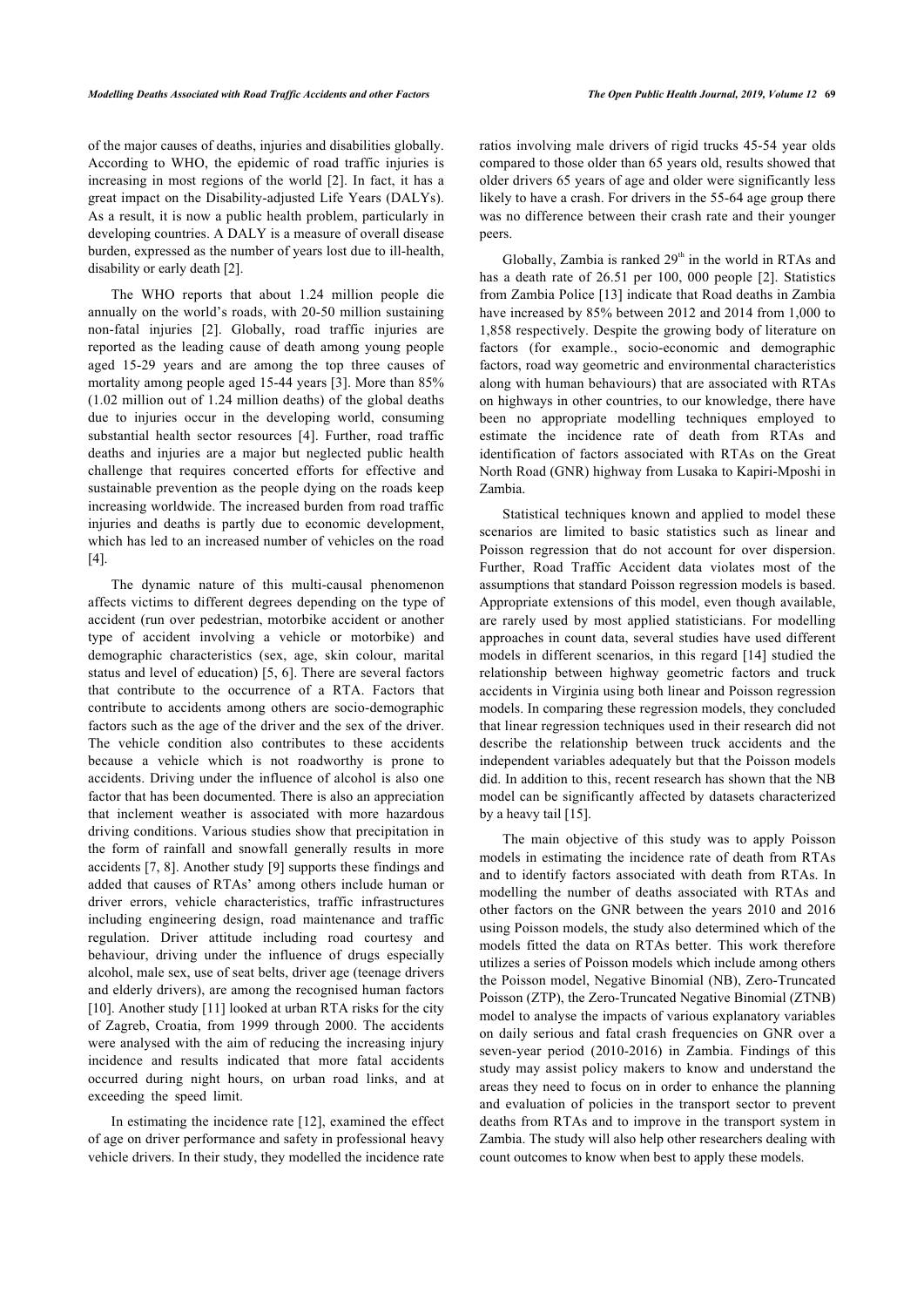#### **70** *The Open Public Health Journal, 2019, Volume 12 Fisa et al.*



**Fig. (1).** Figure showing a snap shot of the GNR stretch under study between Lusaka and Kapiri-Mposhi in Zambia (Source; Google maps).

# **2. METHODS AND MATERIALS**

#### **2.1. Study Design**

The study design was a cross sectional study in which secondary data was used to model the number of deaths associated with road traffic accidents on the great north road between the years 2010 and 2016.

#### **2.2. Study Site**

The study used secondary data on RTAs that had occurred between Lusaka and Kapiri-Mposhi highway. This data was obtained from Zambia Police traffic section at four police stations along the GNR road these include Emmasdale, Matero, Kabangwe, Chisamba, Prospect, Kasanda and Kapiri-Mposhi Police stations. The total distance from Lusaka to Kapiri-Mposhi is approximately 200.8 kilometres. This study site was selected due to the high number of deaths from accidents that have been recorded. The stretch on the GNR under study is a single carriageway, approximately 204 kilometres and was divided into five stretches (Fig.**1**), this was done so as to determine which stretch of the road had a higher/lower incident rate of death as compared to other stretches. The five stretches are Lusaka to Katuba, Katuba to Landless corner, Landless corner to ZNS, ZNS to Mulungushi and Mulungushi to Kapiri-Mposhi. The five stretches are not of equal distances as these mainly depended on the coverage of these different Police stations where the data was collected.

#### **2.3. Study Variables**

The outcome variable in this study was the number of deaths. It is a count because a number of deaths are nonnegative and they take whole numbers only. The explanatory variables in the study included sociodemographic factors, such as age and gender of driver. Other variables included time of accident, quarter of the year, vehicle type, cause of the accident and stretch of the road where an accident occurred. For the purposes of this study, the cause of accident in this paper refers to the fault that gave rise to a particular accident.

# **2.4. Sampling and Sample Size**

The minimum sample size was calculated using the prevalence formula.

$$
n=\frac{z^2p(1-p)}{d^2}
$$

,

Where;

n=sample size,  $z=$  (1.96), d=degree of error (0.05), P= Proportion (0.5). This gave a sample size of 384.16 deaths which is approximately 385 deaths. In this study, all fatal and serious RTAs that had occurred on this stretch between the years 2010 to 2016 along the GNR (Lusaka to Kapiri-Mposhi) were considered, as a result, we had a sample size of 1, 023. This large sample size will in turn increase the power of the study to detect the size effect.

#### **2.5. Statistical Methods**

The outcome variable being the number of deaths is a count variable. The aim of regression analysis in such instances is to model the dependent variable (deaths) as the estimate of outcome using some or all of the explanatory variables (in mathematical terminology estimating the outcome as a function of some explanatory variables). In this instance, the Poisson distribution (rather than the Normal) is more appropriate since the Poisson mean is always greater than or equal zero. The normal mean can be less than zero. One of the main assumptions of the Poisson model is that the mean should be equal to the variance. However, other Poisson models which do not have the assumption of the mean being equal to the variance such as the NB, ZTP and the ZTNB were also explored so as to select the best fit model. The zero truncated models were explored in this case because there were very few accidents which had no deaths, hence the data generating process naturally truncated zero counts.

Descriptive statistical analysis was done to estimate the counts, giving frequencies and percentages. Many of the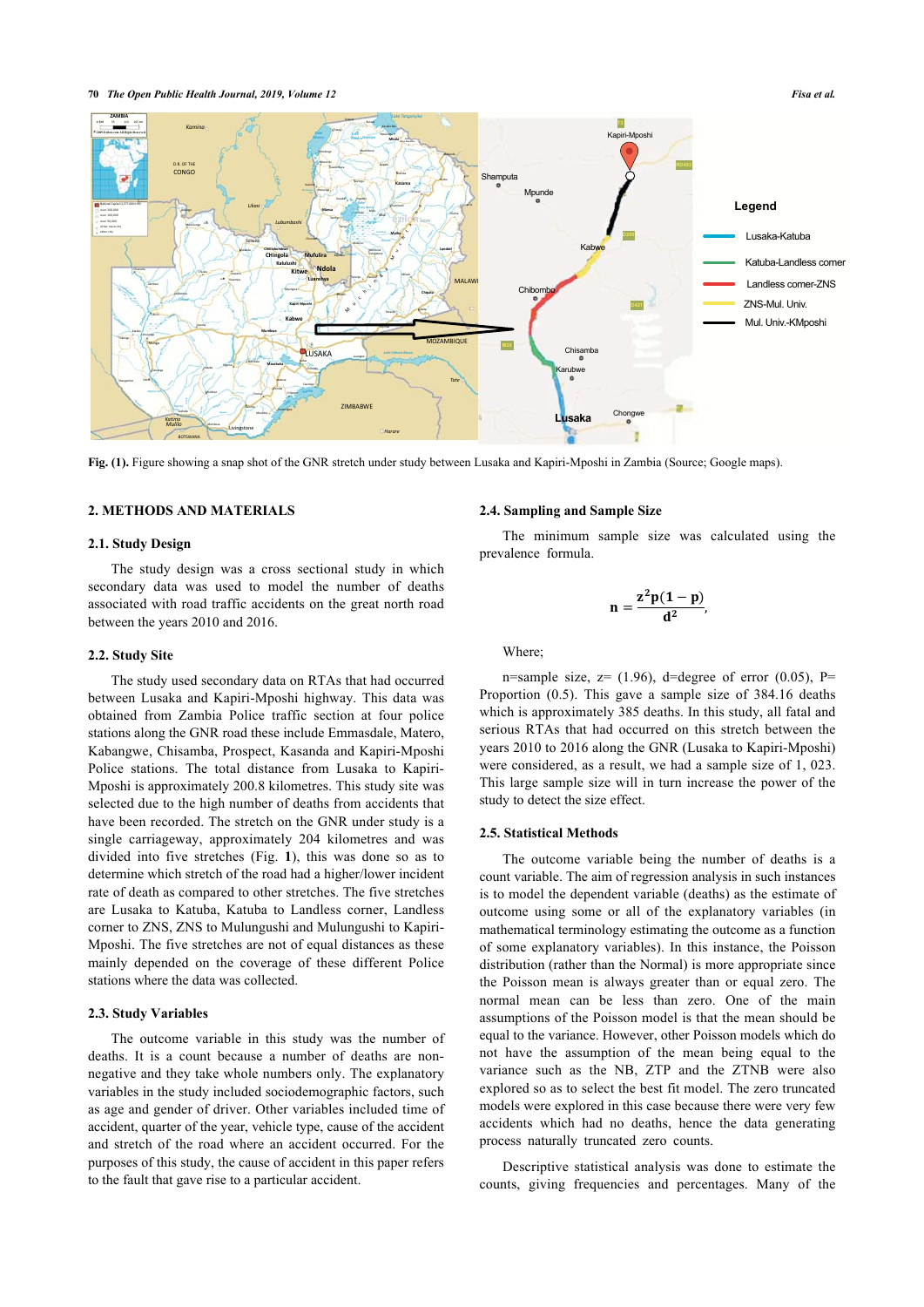methods for count data have been advanced and these include the Poisson Model, the Zero-Truncated Poisson (ZTP), the Negative Binomial (NB) and the Zero-Truncated Negative Binomial (ZTNB). We explored all these models and the Akaike Information Criterion (AIC) and Bayesian Information Criterion (BIC) statistics were used in selecting the best fit model. The four models, the Poisson, ZTP, NB and ZTNB were compared to see which one fits the data well. All p-values reported were two-tailed, and values below 0.05 were considered statistically significant. All analyses were performed using STATA software, version 14.0 SE (Stata Corporation, College Station, TX, USA).

# **3. RESULTS**

Due to the presence of overdispersion in the data (Variance greater than the mean), the NB model was favoured over the Poisson model. The equi-dispersion of crash data is unlikely to be truly observed, as crash-frequency data are typically overdispersed. Unobserved dispersion arises when the covariates are not fully capable of capturing the heterogeneity

# <span id="page-3-0"></span>**Table 1. Characteristics of the accidents**

across the cities in the country[[16\]](#page-8-15). In addition to the overdispersion of the outcome variable, the number of zeroes in the data was very minimal as most of the accidents were fatal, this is another problem often faced with count data and a more robust model such as the ZTNB model was employed. Table**1** gives the characteristics of the accidents that were analysed.

# **3.1. Descriptive Statistics**

A total of 1,023 RTAs were analysed in which 1, 212 people died, 7% (82/1, 212) Juveniles and 93% (1,130/1, 212) adults. Accidents that happened as a result of pedestrians crossing the road accounted for 30% (310/1,023) and 29% (295/1,023) of the RTAs were as a result of driver's excessive speed. The mean age of the drivers was 37 years and standard deviation of 9.7 with minimum age 15 years and maximum of 76 years. The mean deaths were 1.2 and variance was 4.6 (variance>mean, overdispersion, Poisson cannot be used). The distribution of deaths over the years is given in the bar chat (Fig. **[2](#page-3-1)**).

| <b>Continuous variables</b>     | ÷,            | <b>Total</b>             |
|---------------------------------|---------------|--------------------------|
| Number of deaths, Median (IQR)  | 1(1, 1)       | 1,023                    |
| Drivers age, mean (SD)          | 37.1(9.7)     | 800*                     |
| <b>Categorical Variables</b>    | Frequency (%) | <b>Total</b>             |
| Driver's sex: Male              | 803 (96.8)    | 830*                     |
| Female                          | 27(3.3)       | $\overline{a}$           |
| Quarter: Jan-Mar (1st)          | 231 (22.6)    | $\blacksquare$           |
| April-June (2nd)                | 251 (24.5)    | $\overline{a}$           |
| July-Sept (3rd)                 | 277(27.1)     | $\blacksquare$           |
| Oct-Dec (4th)                   | 264 (25.8)    | 1,023                    |
| Time of accident: Early morning | 161 (15.8)    | $\overline{a}$           |
| Morning                         | 157 (15.4)    | $\blacksquare$           |
| Afternoon                       | 300 (29.4)    | $\blacksquare$           |
| Night                           | 403 (39.5)    | $1,021*$                 |
| Vehicle type: Private           | 466 (54.31)   | $\overline{a}$           |
| Public                          | 134 (15.62)   | 858*                     |
| Truck                           | 258 (30.07)   | $\frac{1}{2}$            |
| Cause: Crossing road            | 310 (30.30)   | $\blacksquare$           |
| Excessive speed/overtaking      | 295 (28.84)   | $\overline{a}$           |
| Cutting in/FTKNS                | 175(17.11)    | 1,023                    |
| Unlicensed/Inexperienced        | 22(2.15)      | $\overline{\phantom{a}}$ |
| Hit & Run/Unknown               | 221 (21.60)   | $\blacksquare$           |
| <b>Adults:</b> Juveniles        | 82 (6.77)     | $\overline{\phantom{a}}$ |
| <b>Adults</b>                   | 1,130 (93.23) | $1,212^b$                |
| Stretch: Lusaka-Katuba          | 217(21.21)    | ÷,                       |
| Katuba-Landless corner          | 87 (8.50)     | $\overline{a}$           |
| Landless corner-ZNS             | 150 (14.66)   | $\blacksquare$           |
| ZNS-Mul. University             | 168 (16.42)   | $\blacksquare$           |
| Mul. Univ.-K/Mposhi             | 401 (39.20)   | 1,023                    |

<span id="page-3-1"></span>**Note:\***Missing values encountered, **FTKNS:** Failure to keep near side, **ZNS:** Zambia National Service, **b**: Total number of deaths.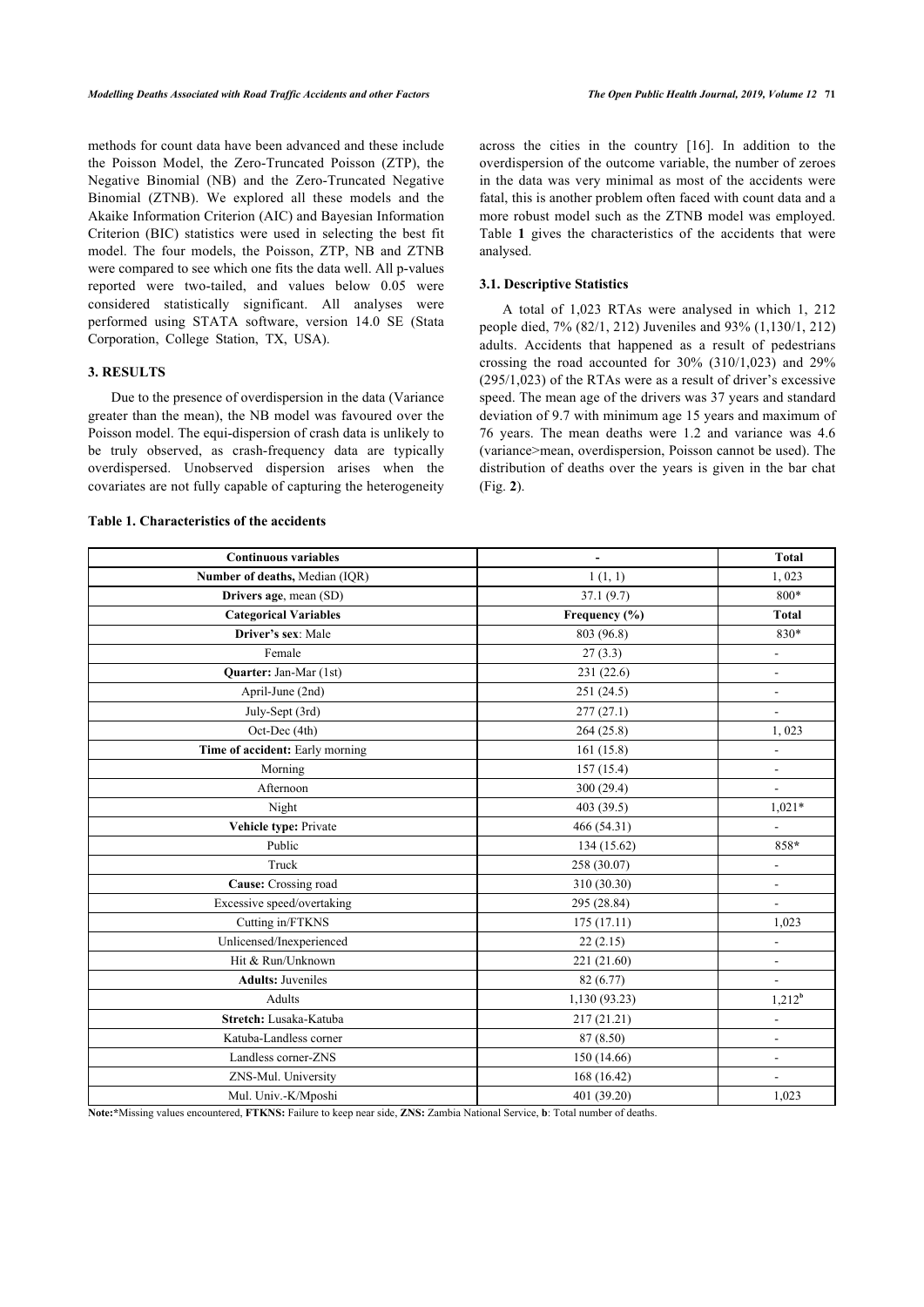

**Fig. (2).** Distribution of Deaths between Lusaka and Kapiri-Mposhi on the GNR from years 2010 to 2016.

# **3.2. Model Explorations**

In order to model these traffic deaths there is need for a careful selection of one or more models that may provide a good description of the traffic type, estimation of parameters such as mean and variance for the selected models and statistical testing for selection of one of the considered models and analysis of its suitability to describe the traffic type under analysis.

Since RTAs are non-negative integers, and random event count, the distribution of such events follow a Poisson distribution. The methodologies to model accident counts are well developed. Since in this study the variance was greater than the mean, resulting in over-dispersion, the negative binomial was used we therefore applied a Negative Binomial (NB) regression model which is a Poisson-gamma mixture [[17](#page-8-16) - [19](#page-8-17)]. In our data the numbers of zeros were very minimal as most of the accidents had at least one person dying. Due to this, we applied the Zero-Truncated Poisson and the Zero Truncated Negative binomials. The results from these models were compared to select the best fit model for this data using Akaike Information Criterion (AIC) and Bayesian Information Criterion (BIC). The ZTNB was the best fit model which gave the lowest values of AIC and BIC. The two competing models were the ZTP and the ZTNB. The ZTP had AIC=1304.55, BIC= 1336.55 whereas the ZTNB had AIC=742.25 and BIC=819.69. This indicated that the ZTNB with the l[ow](#page--1-0)er AIC and BIC was the best fit model for the data. (Table **2**) shows the results from the best fit Model ZTNB.

|                                                                                              | <b>Unadjusted Estimates</b> |                                              | <b>Adjusted Estimates</b>     |                             |                                              |                                |
|----------------------------------------------------------------------------------------------|-----------------------------|----------------------------------------------|-------------------------------|-----------------------------|----------------------------------------------|--------------------------------|
| Variable                                                                                     | <b>IRR</b>                  | $(95\% \text{ CI})$                          | P-value                       | <b>IRR</b>                  | $(95\% \text{ CI})$                          | P-value                        |
| <b>Driver's age</b> (years):                                                                 | 1.04                        | (1.03, 1.05)                                 | < 0.0001                      | 1.01                        | (0.99, 1.03)                                 | 0.358                          |
| Driver's sex: Female<br>Male                                                                 | Ref<br>4.92                 | (1.07, 22.58)                                | 0.040                         | Ref<br>9.57                 | (0.96, 95.46)                                | 0.054                          |
| Time: Night (7pm-12am)<br>Early morning (1-6am)<br>Morning (7am-12pm)<br>Afternoon (1pm-6pm) | Ref<br>2.59<br>5.03<br>1.17 | (1.59, 4.24)<br>(3.26, 7.74)<br>(0.75, 1.84) | < 0.0001<br>< 0.0001<br>0.489 | Ref<br>2.11<br>1.78<br>0.93 | (1.01, 4.41)<br>(0.91, 3.49)<br>(0.51, 1.70) | 0.048<br>0.094<br>0.805        |
| Vehicle type: Private<br>Public<br>Truck                                                     | Ref<br>8.90<br>2.10         | (5.66, 13.98)<br>(1.37, 3.21)                | < 0.0001<br>0.001             | Ref<br>5.65<br>2.19         | (2.97, 10.73)<br>(1.25, 3.82)                | $\leq 0.0001$<br>$\leq 0.0001$ |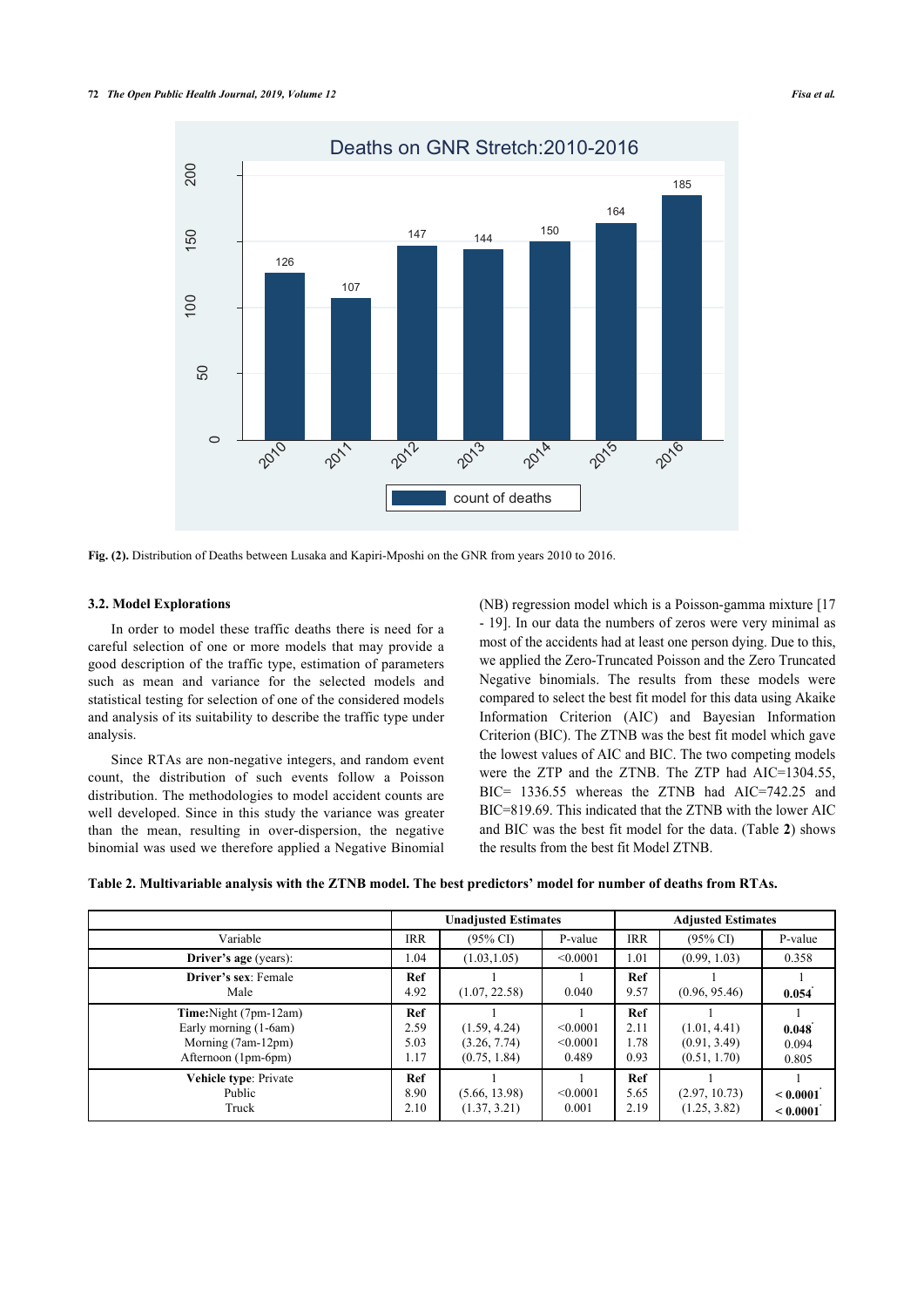|                         |       | <b>Unadjusted Estimates</b> |               | <b>Adjusted Estimates</b> |               |               |
|-------------------------|-------|-----------------------------|---------------|---------------------------|---------------|---------------|
| "Cause" of accident:    | N/A   | N/A                         | N/A           | N/A                       | N/A           | N/A           |
| Exces.speed/overtaking  | Ref   |                             |               | Ref                       |               |               |
| Crossing road           | 0.03  | (0.01, 0.09)                | ${}_{0.0001}$ | 0.04                      | (0.01, 0.12)  | $\leq 0.0001$ |
| Cutting in/FTKNS        | 0.29  | (0.16, 0.51)                | ${}_{0.0001}$ | 0.17                      | (0.07, 0.42)  | $\leq 0.0001$ |
| Unlicensed/Inexperience | 1.20  | (0.41, 3.55)                | 0.738         | 1.29                      | (0.35, 4.83)  | 0.701         |
| Hit&Run/Unknown         | 2.04  | (1.37, 3.04)                | ${}_{0.0001}$ | 1.05                      | (0.60, 1.85)  | 0.860         |
| Stretch: Lusaka-Katuba  | Ref   |                             |               | Ref                       |               |               |
| Katuba-Landless corner  | 4.93  | (2.01, 12.10)               | ${}_{0.0001}$ | 4.41                      | (1.39, 14.01) | 0.012         |
| Landless corner-ZNS     | 20.49 | (9.57, 43.85)               | ${}_{0.0001}$ | 9.01                      | (3.29, 24.62) | $\leq 0.0001$ |
| ZNS-Mul. Univ.          | 7.95  | (3.63, 17.38)               | ${}_{0.0001}$ | 3.60                      | (1.33.9.74)   | 0.012         |
| Mul. Univ.-K/mposhi     | 8.64  | (4.15, 17.98)               | ${}_{0.0001}$ | 5.73                      | (2.23, 14.73) |               |
|                         |       |                             |               |                           |               | < 0.0001      |

**a** Significant variables at 0.05 level of significance (Adjusted estimates), **Ref**: Reference/comparison group, **IRR**: Incident rate ratio, 95% **CI:** 95% Confidence Interval. **FTKNS**: Failure to keep near side, **ZNS**: Zambia National Service.

#### **3.3. Socio-demographic and Social-economic Factors**

The social demographic factors that were considered in this study included age of the driver, sex of the driver and a dummy variable adults (1=adult, 0=Juvenile) whereas the accident related factors included quarter of the year the accident happened, time of accident, vehicle type, cause of accident and stretch of the road. The description of each of these factors is given in the next sub-section.

### *3.3.1. Age of Driver*

*(Table 2) contd.....*

Due to the missing data problem encountered as a result of hit and run by the drivers in this study, the complete case analysis that was used had 800 drivers information. The mean age of the drivers was 37 years, standard deviation of 9.7, minimum age 15 years and maximum age of 76 years. Fr the age variable, we found no evidence of an association between the age of a driver and having a serious or fatal crash that will lead to injury or death (IRR=1.01, 95% CI=0.99, 1.03), pvalue=0.358. The sex of the driver is a crucial variable in the analysis of Road traffic crashes.

#### *3.3.2. Quarter of the Year*

The accidents in the study were evenly distributed throughout the year, 27.1 percent (277) of the accidents happened in the third quarter (July-Sept). In the fourth quarter, there were 25.8 percent happened in this particular quarter (October to December). Further, 251 (24.5%) accidents out of 1, 023 happened in the first quarter of the year (January to March). However for the inferential statistics, the quarter of the year in this study did not contribute in the final model.

#### *3.3.3. Sex of Driver*

A total of 830 drivers whose information on sex was available was abstracted of which, 803 (96.7%) were male drivers and 27 (3.30%) were female drivers. Due to the fact that these are deaths on the spot, there were instances where the sex of the driver was indicated for a particular RTA but the age of the driver for the same RTA was not indicated. This is because it is easy to identify the sex of the deceased (especially in cases where the driver dies) individual unlike knowing the age of the deceased. As a result of this, we had more observations with the sex of the driver (830) than observations with age of driver (800). The sex of the driver is a crucial variable in the analysis of Road traffic crashes. Results from this study indicated an increase rate of death if one is a male

driver compared to female driver (IRR=9.57, 95% CI=0.96-95.46) with borderline evidence, p-value=0.054.

# *3.3.4. Time of Accident*

Time of the accident in this study was categorised as Early morning, Morning, Afternoon and Night (between AM and 6AM, between 7AM and 12PM, between 1PM and 6PM and between 7PM and 12AM) respectively. With this time of the accident variable, 403 out of 1,021 (39.50%) of the accidents happened in the night between 7PM and 12AM, 29.4% (300/1021) of the accidents happened in the afternoon between 1PM and 6PM, 15.8% (161/1,021) happened in the early morning (1AM-6AM) and 15.4% (157/1,021) happened in the morning (7AM-12PM). Results further showed that driving in the early hours of the day (between 1AM and 6AM) was significantly associated with a high incidence rate of death  $(IRR=2.1, 95\% CI=1.01-4.41)$ , adjusting for all other variables in the model.

#### *3.3.5. Cause of Accident*

The cause of the accident in this paper refers to the fault that gave rise to a particular accident. This cause of accident included pedestrians crossing the road inappropriately, excessive speed/overtaking inappropriately by the driver, cutting in or Failure To Keep Near Side (FTKNS), unlicensed or inexperienced driver and unknown causes or cause not traced due to hit and run cases. The majority of these accidents were as a result of pedestrians crossing the road inappropriately which were at 30.30% (310/1,023). Road Traffic Accidents that were as a result of Excessive speed and overtaking inappropriately accounted for 28.84% (295/1023). Results indicated that there was a statistically significant reduction in the incidence rate of death from RTAs for pedestrians crossing road compared to excessive speed (IRR=0.04, CI=0.01-0.12), p-value<0.0001. There was also a reduced incidence of death from a RTA from cutting in or FTKNS compared to excessive speed (IRR=0.17, CI=0.07-0.42). This finding was statistically significant, p-value<0.0001.

#### *3.3.6. Stretch of the Great North Road (GNR)*

The stretch on the GNR under study is 200.8 kilometres and was divided into five stretches (Fig. **[1](#page-1-0)**), this was done so as to determine which stretch of the road had a higher/lower incidence rate as compared to others. The five stretches are Lusaka to Katuba, Katuba to Landless corner, Landless corner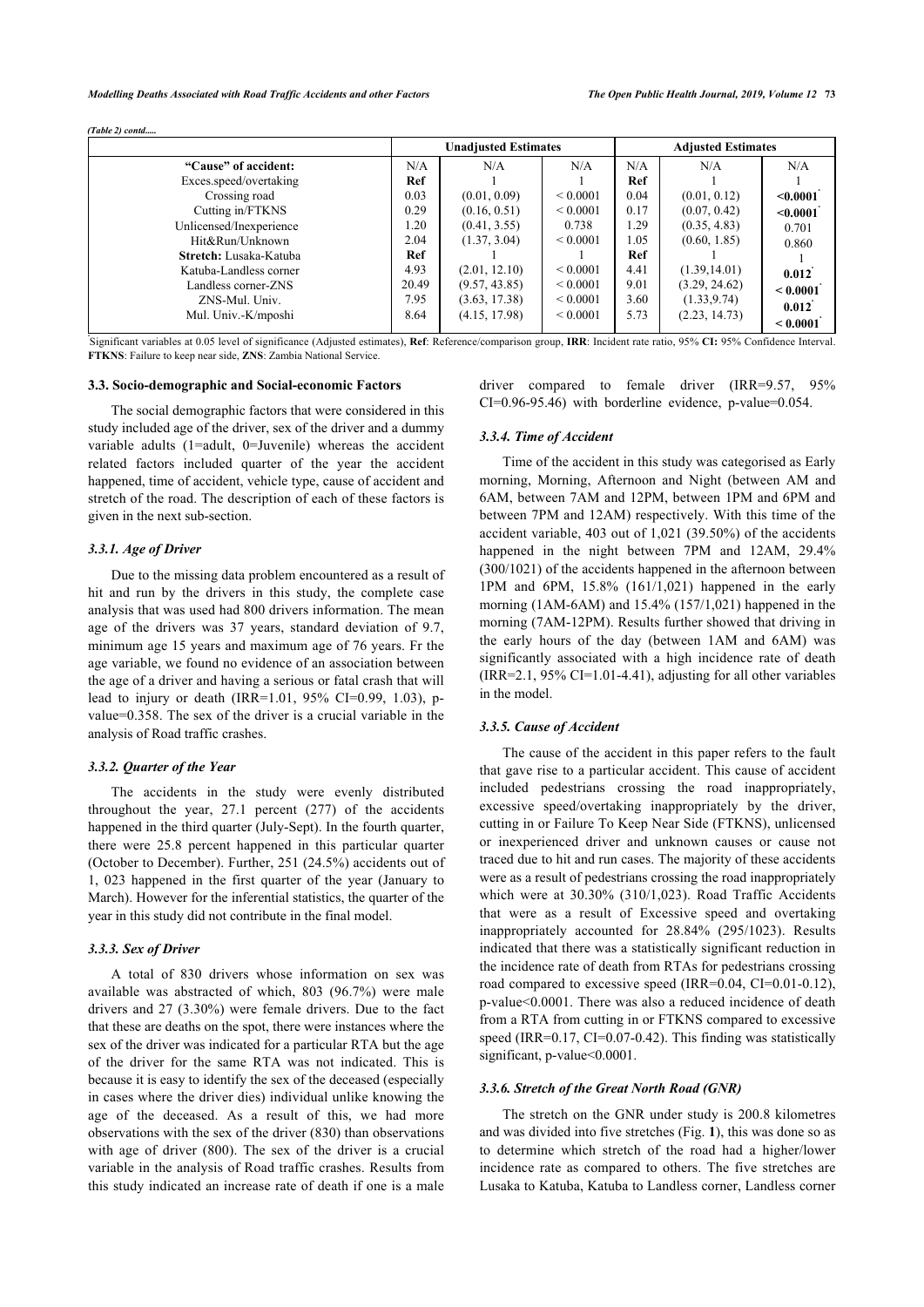to ZNS, ZNS to Mulungushi and Mulungushi to Kapiri-Mposhi. The five stretches are not of equal distances as these mainly depended on the coverage of these different Police stations where the data was collected. The greater number of the accidents  $(39.20\%)$   $(401/1,023)$  occurred on the stretch between Mulungushi University and Kapiri-Mposhi with the fewest (8.50%), (87/1,023) being between Katuba and Landless corner (Table**1**). The study further found an increased incidence of death if one is driving between Katuba and Landless corner compared to driving between Lusaka and Katuba (IRR=4.41, CI=1.39-14.01) and this was statistically significant p-value 0.012. The results also revealed that there was an increased incidence of death between Landless corner and ZNS as compared to driving between Lusaka and Katuba  $(IRR=9.06, CI=3.29-24.62)$  p-value < 0.0001. There was also over five times increase in the incidence of death if one is driving between Mulungushi University and Kapiri-Mposhi compared to one driving between Lusaka and Katuba (IRR=5.73, CI=2.23-14.73), p-value<0.0001.

#### *3.3.7. Mode of Transport*

The common mode of transport on this road was private, trucks and public transport. Out of all the accidents that happened in this period, the majority 466 out of 858 (54.31%) involved Private transport whereas trucks accounted for 30.30%, (310/858). Results from the best fit model (ZTNB) revealed that public transport as compared to private transport had an increased incidence of death from RTAs (IRR=5.65, 95% CI=2.97-10.73), p-value<0.0001.

#### **4. DISCUSSION**

The incidence rate of death from RTAs was estimated in this study and factors that were associated with an increased incidence rate of death were male sex of the driver, driving in the early hours of the day, using public transport and trucks. Other factors that were associated with an increase in the incidence rate of death from RTAs included the stretch between Katuba and landless corner, Landless corner to ZNS, ZNS to Mulungushi University and Mulungushi University to Kapiri-Mposhi as compared to Lusaka to Katuba.

It has been shown in this study that the number of deaths on this stretch of the road (GNR) has been increasing over time from 2010 to 2016. One of the studies [[20](#page-8-18)] has documented a high likelihood of younger drivers being involved in RTAs and this study found that young people were at a high risk of Road Traffic Injuries among car and motorcycle users, while among bicycle and public transport users, the risk was greater in older people. However in this study, there was no evidence of an association between the driver's age and the incidence of death from RTAs.

The sex of the driver is a crucial variable in the analysis of Road traffic accidents. Results from this study indicated an increase rate of death if one is a male driver compared to female driver. This finding is with borderline statistical evidence and we cannot rule out chance finding, further the wide confidence interval is an indication that this finding is not very reliable. On the other hand, this finding established here

regarding greater risk of serious and fatal injuries in males is consistent with other studies that used travel time [\[21](#page-8-19)] and found that males compared to females were more likely to be involved in road traffic accidents.

Driving in the early hours of the day (between 1 AM and 6 AM) as compared to driving in the night (7PM-12AM) had a significant increase in the incidence rate of death from RTAs adjusting for all other variables in the model. This increase in the incidence at these hours could be due to driver's fatigue or excessive speed as there is less traffic in the early hours of the day. Contrary to what has been found in this study, a study by [[22](#page-8-20)] in which they grouped the time as daylight and night found greater risk of injury for drivers traveling during daylight hours more than those driving at night.

The study found an increased incidence rate of death if one is driving between Katuba and Landless corner compared to driving between Lusaka and Katuba. The results also revealed that there was an increased incident of death between Landless corner and ZNS as compared to driving between Lusaka and Katuba. This increase in the incidence of death on this stretch could be as a result of the curvature, a blind spot as the road is not straight on this particular stretch. Several other studies have analysed these accident-prone road sections [[23\]](#page-8-21), considered one of the basic steps to reduce road accident rates. In this direction, several methods to identify blackspots have been proposed which include accident frequency method; accident rate methods; quality control method; empirical Bayesian method; and many more[[24](#page-8-22) - [28\]](#page-8-23). Further, Geographical Information Systems (GIS) have been incorporated in the analysis of blackspots[[23\]](#page-8-21) the effectiveness of blackspot programs has been evaluated in different countries [[29,](#page-8-24) [30](#page-8-25)] and it still remains as an active field of research. Further research is needed in Zambia on these blackspots especially on the highway roads.

Results also revealed that Public transport compared to private transport had an increased incidence of death from RTAs, this finding was statistically significant. Similar Studies done in developing countries also show that public (that is, bus/minibus) transport has serious safety concerns as a result of frequent involvement in severe accidents[[31](#page-8-9)]. In these countries, bus/minibus accidents are rampant with alarming consequences [[32](#page-8-26), [33\]](#page-8-27). This could have been due to the fact that private vehicle owners tend to be more careful on the roads as compared to bus drivers as the later drive long distances and are fatigued hence they are prone to have a crash. This finding is important to influence government policy so as to limit the number of kilometres as well as the number of hours a public vehicle driver can handle in a day to reduce on numbers of RTAs. The study further showed that the ZTNB fits the fatal and serious accident data well as compared to the ZTP, NB and poisson models. This finding is in agreement with findings from[[34](#page-9-0)] where the ZTNB model when applied to total number of vehicles involved in the accident and the number of casualties in a particular accident, ZTNB was found to be the best fit model compared to other models.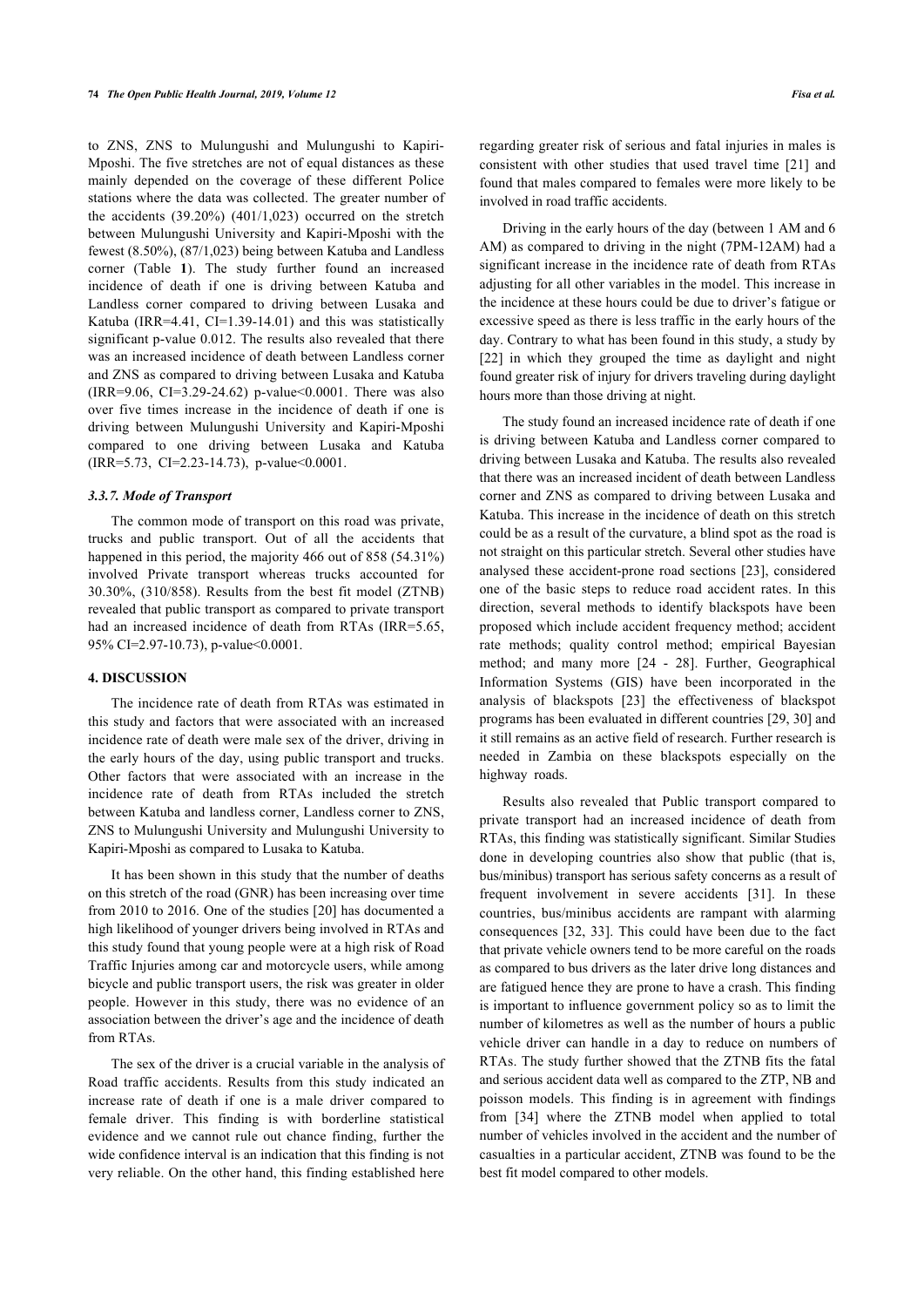# **CONCLUSION**

The study showed that there was an increased incidence of death if the driver is male, driving in the early hours (1AM-6AM) of the day and using public transport. There is also an increased incidence of death if one is driving between landless corner and ZNS compared to driving between Lusaka and Katuba. The study further revealed that the ZTNB is the best fit model for data in which there are few zeros as is the case with serious and fatal RTAs. The majority of these accidents on this particular stretch happen as a result of human error which include excessive speed, FTKNS to mention but a few.

#### **RECOMMENDATIONS**

From the findings of this study, expansion of highways like GNR is highly recommended as the number of vehicles in the country has been increasing while the roads have remained the same. As a result of this, there is heavy traffic on this stretch especially on peak hours and inpatient drivers tend to overtake unnecessarily especially on blind spots and this lead to RTAs. This high number of RTAs could be due to lack of enough pedestrian crossing on this highway especially in built-up areas like Chibombo and Kabangwe areas. There is a need for massive sensitization to citizens especially pedestrians as most of these deaths are as a result of pedestrians crossing the road inappropriately. There is a need for the Road development Agency to put speed humps especially in built-up areas, such as Chibombo and Kabangwe areas. The government needs to limit drivers on the number of kilometres one can drive per day as driving more kilometres result in RTAs.

# **LIMITATIONS OF THE STUDY**

The study had limitations as the data used was collected for different purposes and not specifically to answer our research questions. As a result of this, problems encountered included having inaccurate/missing data on the observations and some vital variables such as drinking of alcohol/use of drugs while driving and use of hand held mobile phones whilst driving. Administrative data, which is not originally collected for research, were not available in the usual research formats and in this case the variables to consider were limited to the variables that were found and as recorded by the ZP traffic division. Despite these limitations, the study sample was large enough to make inferences and also considering the years of these accidents, a good number accidents for different periods/times were captured in this study. Statistical theory suggests that the larger the sample, the more reliable the estimates are going to be with respect to the population where the data arises from. Hence we used this principle in analysing a larger sample than the minimum sample size calculation suggested. The methodologies that were employed in this study were robust methods and are appropriate methods for modelling count data.

# **LIST OF ABBREVIATIONS**

| CI           | =   | Confidence Interval              |
|--------------|-----|----------------------------------|
| <b>DALYs</b> | $=$ | Disability Adjusted Life Years   |
| <b>FTKNS</b> | $=$ | Failure To Keep Near Side        |
| GNR          | $=$ | <b>Great North Road</b>          |
| GIS          | =   | Geographic Information System    |
| <b>MVC</b>   | $=$ | Motor Vehicle Collision          |
| NB           | $=$ | Negative Binomial                |
| <b>RTAs</b>  | $=$ | Road Traffic Accidents           |
| WHO          | $=$ | World Health Organisation        |
| 7P           | $=$ | Zambia Police                    |
| <b>ZIP</b>   | =   | Zero Inflated Poisson            |
| <b>ZTNB</b>  | =   | Zero Truncated Negative Binomial |
| ZTP          | $=$ | <b>Zero Truncated Poisson</b>    |

#### **AUTHORS CONTRIBUTIONS**

RF came up with the idea on the research area (RTAs), RF and PM designed the research problem. RF acquired the data, performed the analysis, and drafted the manuscript with the help of PM. CN and CM helped extensively in editing the work. All authors discussed the results and implications and commented on the manuscript at all stages. All authors contributed extensively to the work presented in this paper. All authors read and approved the final manuscript.

# **AVAILABILITY OF DATA AND MATERIAL**

The data used for this study can be obtained by requesting the Zambia Police, Headquarters.

#### **FUNDING**

This study was supported through the DELTAS Africa Initiative Sub-Saharan Africa Consortium for Advanced Biostatistics (SSACAB) (Grant No. 107754/Z/15/Z). The DELTAS Africa Initiative is an independent funding scheme of the African Academy of Sciences (AAS) Alliance for Accelerating Excellence in Science in Africa (AESA) and is supported by the New Partnership for Africa's Development Planning and Coordinating Agency (NEPAD Agency) with funding from the Wellcome Trust (Grant No. 107754/Z/15/Z) and the UK government. The views expressed in this publication are those of the authors and not necessarily those of the AAS, NEPAD Agency, Wellcome Trust or the UK government.

# **ETHICS APPROVAL AND CONSENT TO PARTICIPATE**

Ethical clearance for this study was provided by the UNZABREC Board reference number 021-06-17, the Inspector General of Police Ministry of Ministry of Home Affairs Headquarters.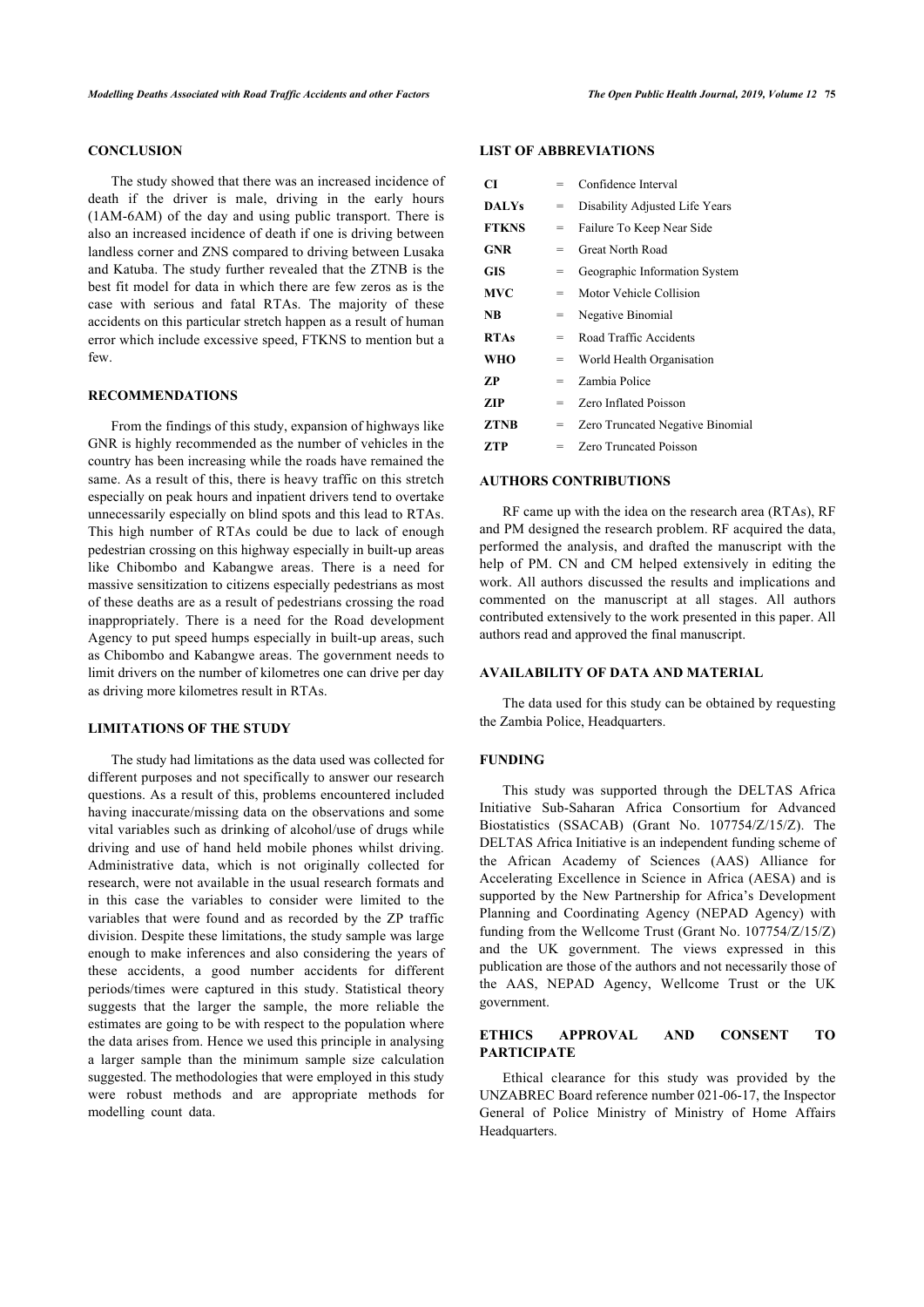# <span id="page-8-12"></span>**HUMAN AND ANIMAL RIGHTS**

<span id="page-8-13"></span>No animals/ humans were used for the studies that are basis of this research.

#### <span id="page-8-14"></span>**CONSENT FOR PUBLICATION**

Not applicable.

## <span id="page-8-15"></span>**CONFLICT OF INTERESTS**

<span id="page-8-16"></span>The authors declare no conflict of interest, financial or otherwise.

#### **ACKNOWLEDGEMENTS**

<span id="page-8-17"></span>We thank, with deep appreciation, the Zambia Police Headquarters through the Inspector General of Police for giving us access to this accident data in their books.

<span id="page-8-19"></span><span id="page-8-18"></span>PM would like to acknowledge that some of his time is supported by the Research Council of Norway through its Centres of Excellence Scheme to the Centre of Intervention Science in Maternal and Child Health (CISMAC; project number 223269) and through the Global Health and Vaccination Programme (GLOBVAC; project number 248121). In addition, some of his time is also supported by the welcome trust; the Department for International Development; the Alliance for Accelerating Excellence in Science in Africa (DELTAS) Grant Number: [107754/Z/15/Z]. None of these organisations has contributed in any way in writing of this manuscript; any error arising in this publication is thoroughly the author's problem.

## <span id="page-8-22"></span><span id="page-8-21"></span><span id="page-8-20"></span><span id="page-8-0"></span>**REFERENCES**

- [1] World report on road traffic injury prevention: Summary. Geneva: World Health Organisation 2004.
- <span id="page-8-2"></span><span id="page-8-1"></span>[2] Road traffic injuries. World Health Organisation 2015.
- [3] Global status report on road safety. Geneva: World Health Organisation 2013.
- <span id="page-8-3"></span>[4] Nantulya V. The neglected epidemic: road traffic injuries in developing countries. BMJ 2002; 324(7346): 1139-41. [\[http://dx.doi.org/10.1136/bmj.324.7346.1139\]](http://dx.doi.org/10.1136/bmj.324.7346.1139)
- <span id="page-8-4"></span>[5] Blakely T, Salmond C. Probabilistic record linkage and a method to calculate the positive predictive value. Int J Epidemiol 2002; 31(6): 1246-52. [\[http://dx.doi.org/10.1093/ije/31.6.1246](http://dx.doi.org/10.1093/ije/31.6.1246)]
- <span id="page-8-23"></span><span id="page-8-5"></span>[6] Bacchieri G, Barros A. Acidentes de trânsito no Brasil de 1998 a 2010: muitas mudanças e poucos resultados. Rev Saude Publica 2011; 45(5): 949-63.
	- [\[http://dx.doi.org/10.1590/S0034-89102011005000069\]](http://dx.doi.org/10.1590/S0034-89102011005000069)
- <span id="page-8-24"></span><span id="page-8-6"></span>[7] Edwards J. The temporal distribution of road accidents in adverse weather. Meteorol Appl 1999; 6(1): 59-68. [\[http://dx.doi.org/10.1017/S1350 482799001139\]](http://dx.doi.org/10.1017/S1350%20482799001139)
- <span id="page-8-7"></span>[8] Eisenberg D. The mixed effects of precipitation on traffic crashes. Accid Anal Prev 2004; 36(4): 637-47.
- [\[http://dx.doi.org/10.1016/S0001-4 575\(03\)00085-X\]](http://dx.doi.org/10.1016/S0001-4%20575(03)00085-X)
- <span id="page-8-25"></span><span id="page-8-8"></span>[9] Bjerre J, Kirkebjerg G, Larsen B. Prevention of traffic deaths involving motor vehicles. Ugeskr Laeger 2006; 16(8): 1764-8.
- <span id="page-8-9"></span>[10] Smart G, Mann E. Death and Injuries from Road Rage: Cases in Canadian Newspapers. CMAJ 2002; 167(4): 761-2.
- <span id="page-8-26"></span><span id="page-8-10"></span>[11] Vorko-Jović A, Kern J, Biloglav Z. Risk factors in urban road traffic accidents. J Safety Res 2006; 37(1): 93-8. [\[http://dx.doi.org/10.1016/j.jsr.2005 .08.009](http://dx.doi.org/10.1016/j.jsr.2005%20.08.009)]
- <span id="page-8-27"></span><span id="page-8-11"></span>[12] Guest M, Boggess M, Duke J. Age related annual crash incidence rate ratios in professional drivers of heavy goods vehicles. Transp Res Part A Policy Pract 2014; 65: 1-8.

[\[http://dx.doi.org/10.1016/j.tra.2014.04.003](http://dx.doi.org/10.1016/j.tra.2014.04.003)]

- [13] 2014. Zambia Police. Traffic cases. Available at:[http://www](http://www.zambiapolice.gov.zm/images/TRAFFICCASES.pdf) [.zambiapolice.gov.zm/images /TRAFFIC CASES. pdf](http://www.zambiapolice.gov.zm/images/TRAFFICCASES.pdf)Last accessed 3rd March, 2017
- [14] Joshua S, Garber N. Estimating truck accident rate and involvements using linear and Poisson regression models. Transp Plann Technol 1990; 15(1): 41-58.
- [\[http://dx.doi.org/10.1080/03081069008717439\]](http://dx.doi.org/10.1080/03081069008717439)
- [15] Zou Y, Wu L, Lord D. Modeling over-dispersed crash data with a long tail: Examining the accuracy of the dispersion parameter in Negative Binomial models. Anal Methods Accid Res 2015; 5(6): 1-16. [\[http://dx.doi.org/10.1016/j.amar.2014.12.002\]](http://dx.doi.org/10.1016/j.amar.2014.12.002)
- [16] Garnowski M, Manner H. On factors related to car accidents on German Autobahn connectors. Accid Anal Prev 2011; 43(5): 1864-71. [\[http://dx.doi.org/10.1016/j.aap.2011.04.026\]](http://dx.doi.org/10.1016/j.aap.2011.04.026)
- [17] Abdel-Aty M, Radwan A. Modeling traffic accident occurrence and involvement. Accid Anal Prev 2000; 32(5): 633-42.
	- [\[http://dx.doi.org/10. 1016/S0001-4575\(99\)00094-9](http://dx.doi.org/10.%201016/S0001-4575(99)00094-9)]
- [18] Lord D. Application of accident prediction models for computation of accident risk on transportation networks. Transp Res Rec 2002; (1784): 17-26.
- [\[http://dx.doi.org/10.3141/1784-03\]](http://dx.doi.org/10.3141/1784-03)
- [19] Ivan J, Wang C, Bernardo N. Explaining two-lane highway crash rates using land use and hourly exposure. Accid Anal Prev 2000: 32(6): 787-95.

[\[http://dx.doi.org/10.1016/S0001-4575\(99\)00132-3\]](http://dx.doi.org/10.1016/S0001-4575(99)00132-3)

- [20] González-Sánchez G, Maeso-González E, Olmo-Sánchez M, Gutiérrez-Bedmar M, Mariscal A, García-Rodríguez A. Road traffic injuries, mobility and gender. Patterns of risk in Southern Europe. J Transp Health 2018; 8: 35-43.
	- [\[http://dx.doi.org/10.1016/j. jth.2017.11.147](http://dx.doi.org/10.1016/j.%20jth.2017.11.147)]
- [21] Santamariña-Rubio E, Pérez K, Olabarria M, Novoa A. Gender differences in road traffic injury rate using time travelled as a measure of exposure. Accid Anal Prev 2014; 65: 1-7. [\[http://dx.doi.org/10.1016/j.aap.2013.11.015\]](http://dx.doi.org/10.1016/j.aap.2013.11.015)
- [22] Híjar M, Carrillo C, Flores M, Anaya R, Lopez V. Risk factors in highway traffic accidents: a case control study. Accid Anal Prev 2000; 32(5): 703-9.

[\[http://dx.doi.org/10.1016/S0001-4575\(99\)00116-5\]](http://dx.doi.org/10.1016/S0001-4575(99)00116-5)

[23] Chen Y, Liu C, Wu H, Sun W. Identification of black spot on traffic accidents and its spatial association analysis based on geographic information system. Seventh International Conference on Natural Computation. 143-50.

[\[http://dx.doi.org/10.1109/ICNC.2011.6021904](http://dx.doi.org/10.1109/ICNC.2011.6021904)]

- [24] Cheng W, Washington S. Experimental evaluation of hotspot identification methods. Accid Anal Prev 2005; 37(5): 870-81. [\[http://dx.doi.org/10.1016/j.aap.2005.04.015\]](http://dx.doi.org/10.1016/j.aap.2005.04.015)
- [25] Jurenoks V, Jansons V, Didenko K. Investigation of accident black spots on Latvian roads using scan statistics method. 22nd EUROPEAN Conference on Modelling and Simulation ECMS. 3-6. [\[http://dx.doi.org/10.7148/2008-0393\]](http://dx.doi.org/10.7148/2008-0393)
- [26] Sabel CE, Kingham S, Nicholson A, Bartie P. Road traffic accident simulation modelling – a Kernel estimation approach. The 17th Annual Colloquium of the Spatial Information Research Centre University of Otago, Dunedin, New Zealand. 67-75.
- [27] Pei J, Ding J. Improvement in the quality control method to distinguish the black spots of the road. Proceedings of the Eastern Asia Society for Transportation Studies. 2106-13.
- [28] Gregoriades A, Mouskos K. Black spots identification through a Bayesian Networks quantification of accident risk index. Transp Res, Part C Emerg Technol 2013; 28: 28-43.

[\[http://dx.doi.org/10. 1016/j.trc.2012.12.008](http://dx.doi.org/10.%201016/j.trc.2012.12.008)]

[29] Meuleners L, Hendrie D, Lee A, Legge M. Effectiveness of the black spot programs in Western Australia. Accid Anal Prev 2008; 40(3): 1211-6.

[\[http://dx.doi.org/10.1016/j.aap.2008.01.011\]](http://dx.doi.org/10.1016/j.aap.2008.01.011)

- [30] Hoque M, Moniruzzaman S, Mahmud S. Effectiveness of black spot treatments along Dhaka-Aricha highway. Journal of Civil Engineering 2007; 35(2): 93-104.
- [31] Barua U, Tay R. Severity of urban transit bus crashes in Bangladesh. J Adv Transp 2010; 44(1): 34-41. [\[http://dx.doi.org/10.1002/atr.104](http://dx.doi.org/10.1002/atr.104)]
- [32] Kaplan S, Prato C. Cyclist-motorist crash patterns in Denmark: A latent class clustering approach. Traffic Inj Prev 2013; 14(7): 725-33. [\[http://dx.doi.org/10.1080/15389588.2012.759654\]](http://dx.doi.org/10.1080/15389588.2012.759654)
- [33] Chimba D, Sando T, Kwigizile V. Effect of bus size and operation to crash occurrences. Accid Anal Prev 2010; 42(6): 2063-7.